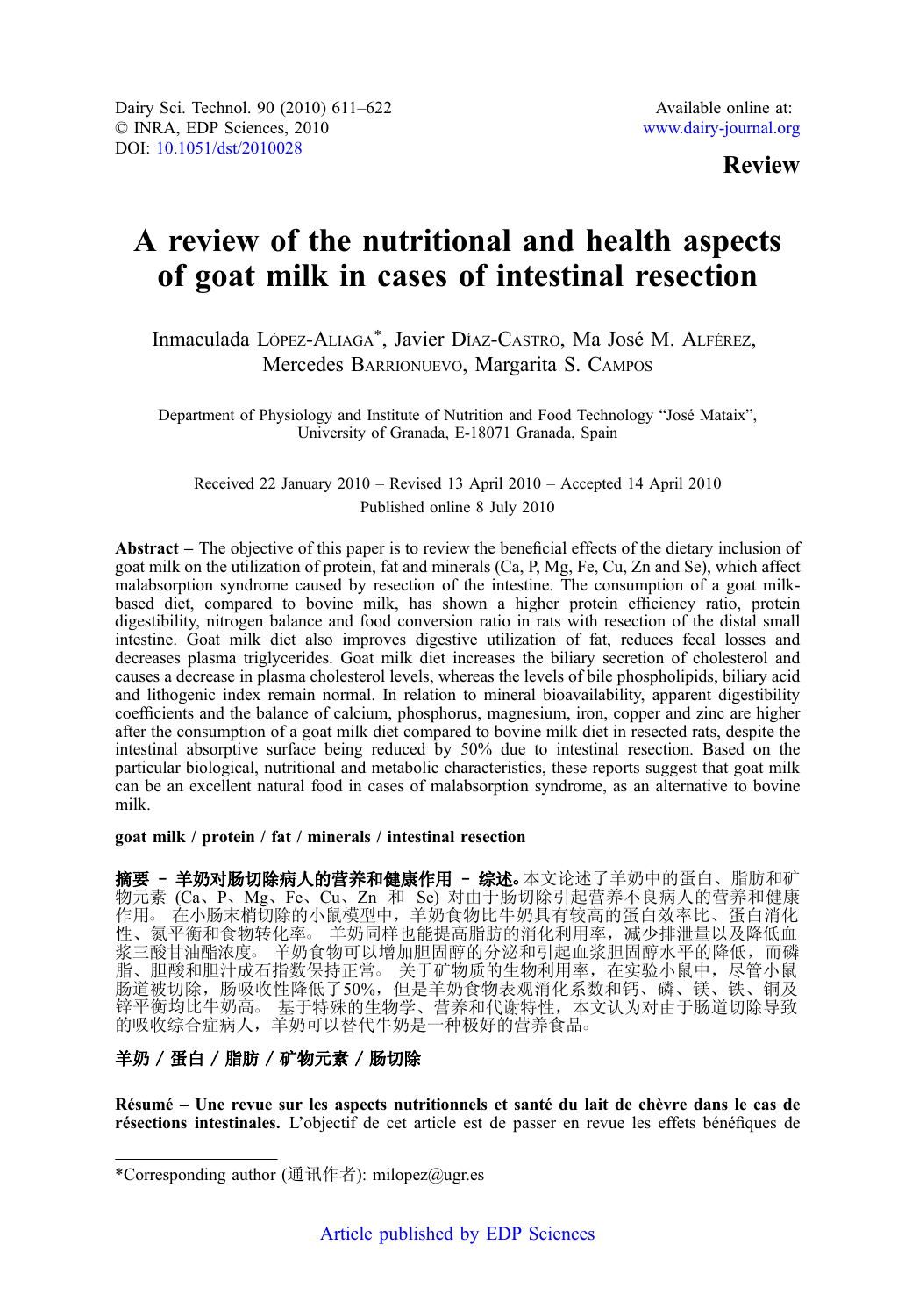l'inclusion du lait de chèvre dans l'alimentation sur l'utilisation des protéines, des matières grasses et des minéraux (Ca, P, Mg, Cu, Zn et Se) dans le contexte du syndrome de malabsorption causé par la résection de l'intestin. La consommation d'un régime basé sur du lait de chèvre a montré un ratio d'efficacité protéique, une digestibilité des protéines, une balance azotée et un ratio de conversion alimentaire plus élevés chez les rats ayant subi une résection de la partie distale de l'intestin grêle, en comparaison au régime à base de lait de vache. Le régime à base de lait de chèvre améliore aussi l'utilisation digestive des matières grasses, réduit les pertes fécales et diminue les triglycérides dans le plasma. Le régime à base de lait de chèvre augmente la sécrétion biliaire du cholestérol et provoque une diminution des niveaux de cholestérol du plasma, alors que les niveaux de phospholipides de la bile, de l'acide biliaire et l'indice lithogénique restent normaux. En relation avec la biodisponibilité des minéraux, les coefficients de digestibilité apparente et les équilibres en calcium, phosphore, magnésium, fer, cuivre et zinc sont plus élevés après la consommation du régime à base de lait de chèvre en comparaison à celui à base de lait de vache chez les rats résectionnés, malgré une surface intestinale absorbante réduite de 50 % en raison de la résection intestinale. Sur la base des caractéristiques biologiques, nutritionnelles et métaboliques, ces études suggèrent que le lait de chèvre peut être un excellent aliment naturel dans les cas du syndrome de malabsorption, en alternative au lait bovin.

#### lait de chèvre / protéine / matière grasse / minéraux / résection intestinale

## 1. INTRODUCTION

Small intestinal resection is highly topical, and this methodology is currently being used to treat certain illnesses and nutritional disorders, as well as patients who have suffered accidents that have led to the extirpation of part of the intestine. The practice of small intestinal resection has led to significant advances in our understanding of digestive physiology and capacity of the body to adapt to nutritional deficiency. Nevertheless, consequences of this surgical intervention may influence its therapeutic value.

Various studies have been conducted on small intestine resection and its effects on digestive and metabolic functions. Resection of the distal small intestine leads to a complicated pathological situation in which the organism is confronted with the malabsorption of protein  $[9, 47]$  $[9, 47]$  $[9, 47]$ , fat  $[6, 19, 20]$  $[6, 19, 20]$  $[6, 19, 20]$  $[6, 19, 20]$  $[6, 19, 20]$  $[6, 19, 20]$  and divalent cations (such as calcium, magnesium, iron, copper, zinc and selenium) [\[2,](#page-8-0) [3,](#page-8-0) [30,](#page-10-0) [31,](#page-10-0) [46\]](#page-10-0). Intestinal resection can affect the rate of nutrient absorption by reducing the surface area available for nutrient transport and speeding up the transit time of food through the intestine, thus limiting the time nutrients are in contact with the absorptive surface. Many investigators have confirmed the development of anatomical and functional adaptations in the remaining segment through increases in villus height and in crypt depth [[25](#page-9-0), [32,](#page-10-0) [38,](#page-10-0) [66](#page-11-0)].

The capacity of this compensatory response is dependent on factors such as the site of resection, the amount of bowel removed, the time elapsed after surgery and the type of nutrition provided. Nevertheless, from a nutritional standpoint, the only manageable factor in human beings continues to be dietary composition [\[21\]](#page-9-0).

Advances in food technology, among a society increasingly concerned about health issues and quality of life, have led nutritional science to search for new foods that offer added value and health benefits, and help delay or even prevent the occurrence of certain diseases. In this context, goat milk has been studied as a natural food with excellent nutritional properties. Although the consumption of goat milk and its products is currently low, its acceptance is rising with the current trend in favor of high quality, nutritious and healthy foods [[17](#page-9-0)].

The importance of goat milk as a food resides in its high digestibility and nutritional value, as well as its therapeutic and dietary characteristics [\[29](#page-9-0), [50,](#page-10-0) [59\]](#page-11-0). Goat milk is an excellent source of high quality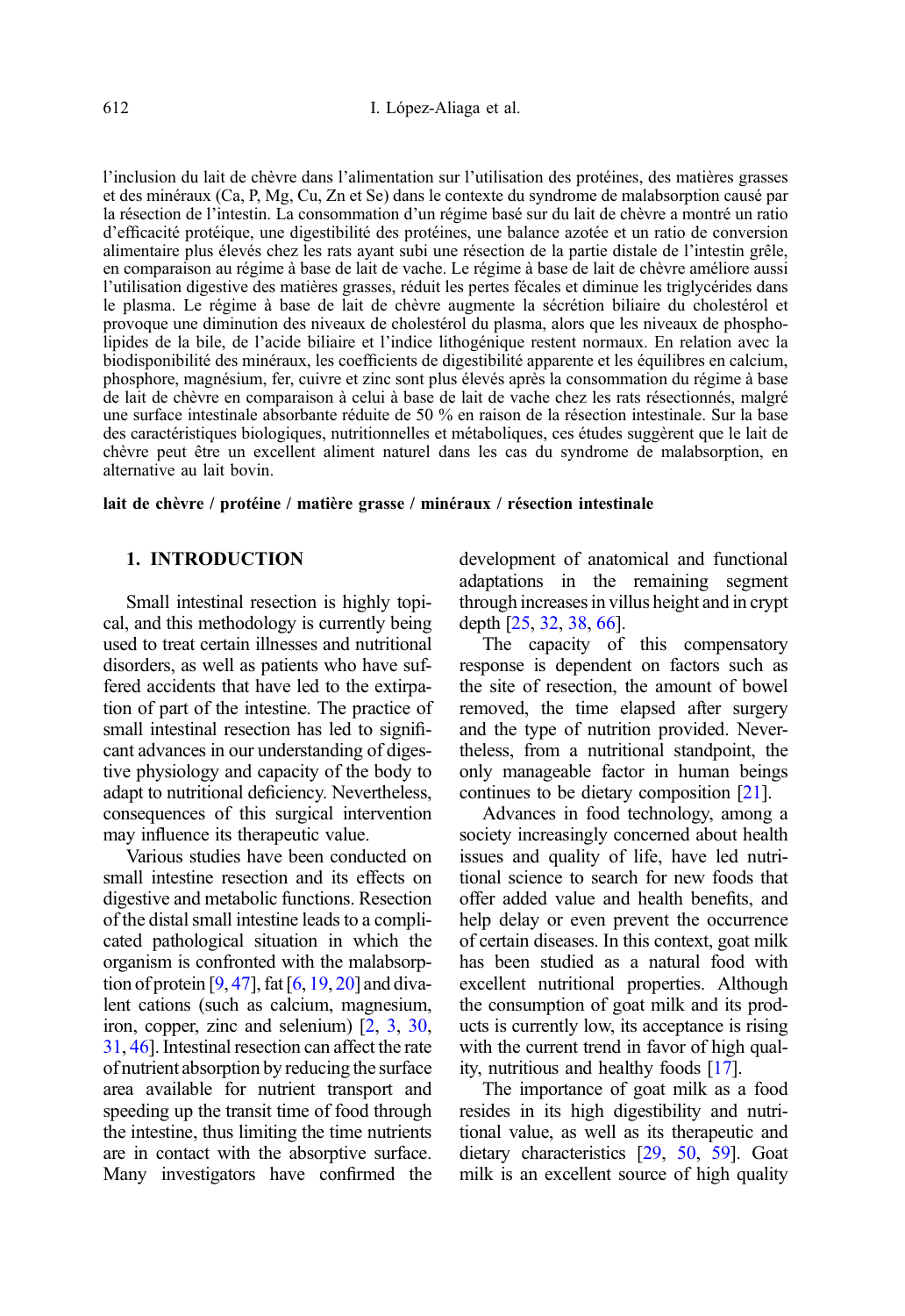protein and easily absorbed [[12](#page-9-0), [55](#page-11-0)] and more digestible than cow milk due to smaller fat globule size and higher contents of short- and medium-chain fatty acids [\[56](#page-11-0)].

The smaller-sized fat globules provide a better dispersion and a more homogeneous mixture of fat in the milk, and their larger surface area enhances further pancreatic lipase activity, making goat milk easier to digest [[13,](#page-9-0) [17](#page-9-0), [34,](#page-10-0) [58](#page-11-0)]. Goat milk has a high proportion of short- and medium-chain saturated fatty acids, such as butyric (C4:0), caproic (C6:0), caprylic (C8:0) and capric (C10:0), and long-chain mono- and polyunsaturated fatty acids [\[56](#page-11-0)].

The fat sources of medium-chain triglycerides (MCT) may be advantageous under certain circumstances since they are absorbed intact and do not undergo degradation and reesterification processes. MCT are more readily hydrolyzed by pancreatic enzymes than is long-chain triglyceride fat.Micelle formation is not required for absorption, since the molecules are taken up directly into the portal vein. The fatty acids within MCT penetrate the mitochondria of hepatic cells, independently of carnitine acyl-CoA transferase [[49](#page-10-0), [64](#page-11-0)]. Thus they contribute to easier, faster digestion, a feature which makes them especially suitable for post-resection feeding. Finally, these MCT fatty acids are oxidized to produce a rapid energy discharge that can be used in various metabolic processes and produce lower deposits of fat within the organism [[56](#page-11-0)].

Noteworthy minerals include calcium and phosphorus, which feature high digestibility levels, partly because they are associated with milk casein and also are present in optimum proportions for absorption (Ca:P 1.0:1.5). Goat milk supplies adequate amounts of vitamin A, thiamine, riboflavin and pantothenic acid. The only negative aspect of the composition of goat milk concerns its low content of folic acid [[11](#page-9-0), [36](#page-10-0), [57](#page-11-0)] and vitamin  $B_{12}$  [\[35](#page-10-0), [57,](#page-11-0) [63\]](#page-11-0).

Goat milk, taking into account its nutrient content, constitutes an alternative to cow milk that is highly beneficial in certain aspects of human nutrition, especially for children. Many of the adverse reactions that may be produced by consuming cow milk, and especially those concerning certain protein fractions, as well as lactose intolerance, can often be avoided by substituting it with goat milk [\[54](#page-11-0), [56\]](#page-11-0).

## 2. EFFECTS OF THE CONSUMPTION OF GOAT MILK ON THE NUTRITIVE UTILIZATION OF PROTEIN

In light of utilization of goat milk protein, the fecal excretion of nitrogen tends to increase after small intestinal resection, resulting in a marked decrease in protein absorption [[7,](#page-8-0) [9](#page-9-0)]. However, this reduction is moderate in the case of proximal resection, while aggravated if the resection is done in distal.

Resected animals tend to recover gradually, but this is hardly noticeable at 6 and 9 weeks after resection. Nevertheless, the recovery is apparent after 3 months although it is not total, and the recovery rate is greater in cases of 50% resection than in those of 80% resection [\[9](#page-9-0)].

The removal of the ileum and part of the jejunum interferes with the nutritional utilization of protein. When 50% of the distal small intestine is removed there is a deterioration in the digestive utilization of protein [[9\]](#page-9-0) which improves in time (6 months postsurgery). At 6 months after resection, there is an evident recovery in this respect, and total recovery of the metabolic utilization of protein, which is maintained in the long term  $(1 \text{ year})$  [[7](#page-8-0)].

A qualitative change in the dietary fat source, from 100% olive oil to equal parts of MCT, sunflower seed oil and olive oil together with the vitamin  $D_3$  supplement, accelerates the recovery of the digestive utilization of protein in intestinally resected rats [[48](#page-10-0)].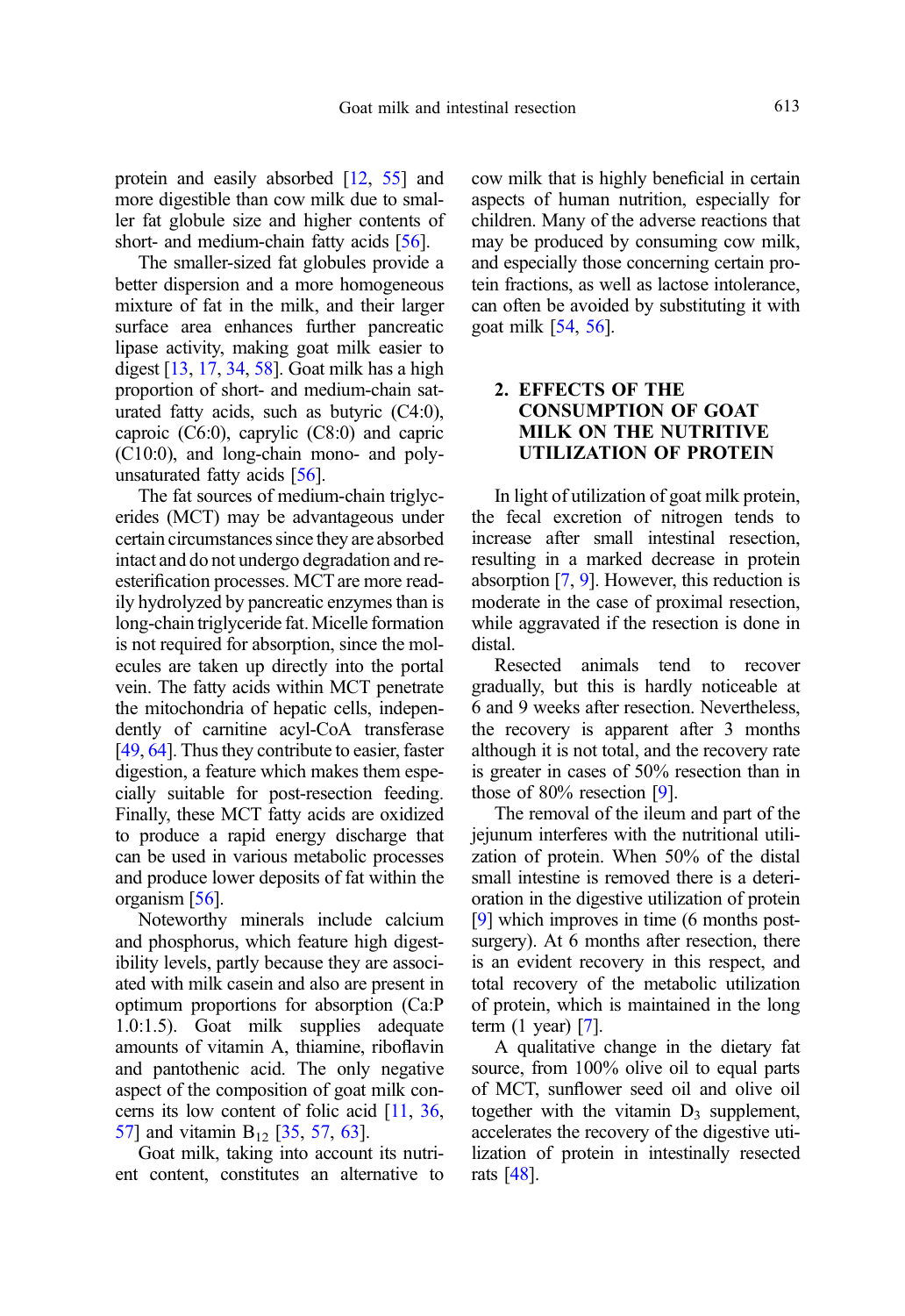López-Aliaga et al. [\[43](#page-10-0)] investigated the effect of dietary goat milk on the nutritive utilization of protein in rats with resection of 50% of the distal small intestine. They reported that goat milk consumption led to a better protein efficiency ratio and food conversion efficiency together with a higher digestibility of protein and high values of nitrogen balance values in comparison with cow milk, particularly in rats with distal small intestine resection.

The proteins in goat milk are digested readily and their constituent amino acids are absorbed efficiently [[12](#page-9-0), [55\]](#page-11-0). With respect to the parameters related to protein metabolism, the goat milk diet compared to cow milk produced the highest serum levels of total protein, whereas the urea serum levels were within the range of normality.

Goat milk contains the same types of casein, such as alpha, beta, kappa caseins, beta-lactoglobulin and alpha-lactalbumin, although the levels are different. However, there are structural and immunological differences compared to cow's milk. Caseins constitute the greater protein fraction of goat milk although cow milk has higher casein content than goat milk. With regard to caseins, goat milk is richer in beta-casein and poorer in alpha-s1 casein, whereas in the cow's milk alpha-s1 casein is the most abundant  $[17, 56, 61]$  $[17, 56, 61]$  $[17, 56, 61]$  $[17, 56, 61]$  $[17, 56, 61]$  $[17, 56, 61]$ . Goat milk contains relatively higher levels of alpha-s2 casein in comparison with cow's, although the sum alpha-s1 casein plus alpha-s2 casein in goat milk is lower than in the alpha-s1 casein of cow's [[17\]](#page-9-0). The most abundant serum proteins in goat milk are alphalactalbumin and beta-lactoglobulin.

## 3. EFFECTS OF DIETARY GOAT MILK ON THE NUTRITIVE UTILIZATION OF FAT

The most striking problem arising after resection of the distal small intestine is the increase in the excretion of fat [[6](#page-8-0), [19](#page-9-0), [20\]](#page-9-0).

The resection of 50% of the distal small intestine produces a significant decrease in the amount of fat  $[6, 19, 20]$  $[6, 19, 20]$  $[6, 19, 20]$  $[6, 19, 20]$  $[6, 19, 20]$  due to a diminution in the absorptive surface area and to the greater intestinal transit speed, suggesting there is less contact time between the fat and the mucosa. Moreover, ileal resection creates a severe interruption in enterohepatic circulation, which gives rise to a notable decrease in the production of biliary salts [[53](#page-11-0)], despite increased synthesis of the latter [[63](#page-11-0)], which impedes the absorption of fats [[22](#page-9-0)].

The influence of diets containing different types of fat (olive oil or a mixture of 1/3 MCT, 1/3 sunflower seed oil and 1/3 olive oil), and the effect of ursodeoxycholic acid, an exogenous bile acid, on the nutritive utilization of fat has also been studied in rats with intestinal resection. The results showed that the modification of dietary lipid quality improves the digestive utilization of fat and that this improvement is maintained when ursodeoxycholic acid is added to the diet. Moreover, the fatty acid profile in serum revealed no deficit in essential fatty acids caused by intestinal resection or by type of diet, but did clearly reflect the source of dietary fat [\[19\]](#page-9-0).

Alférez et al. [\[1\]](#page-8-0) studied the effects of goat and cow milk fat on the digestive utilization and on some of the biochemical parameters related to the metabolism of lipids, in malabsorption syndrome. The consumption of a goat milk-based diet for 14 days improves digestive utilization of fat [\(Tab. I](#page-4-0)) and reduces fecal losses, in comparison to cow milk, and it approaches the values obtained for olive oil. The fat of goat milk is more digestible than that of cow milk because the fat globules of goat milk are smaller and present a greater surface area; in consequence, lipases in the gut are able to attack the lipids more rapidly [[34](#page-10-0), [36,](#page-10-0) [56](#page-11-0)].

In an Algerian study of infants with malabsorption syndromes, the substitution of cow milk with goat milk caused higher rates of intestinal fat absorption [[26](#page-9-0)].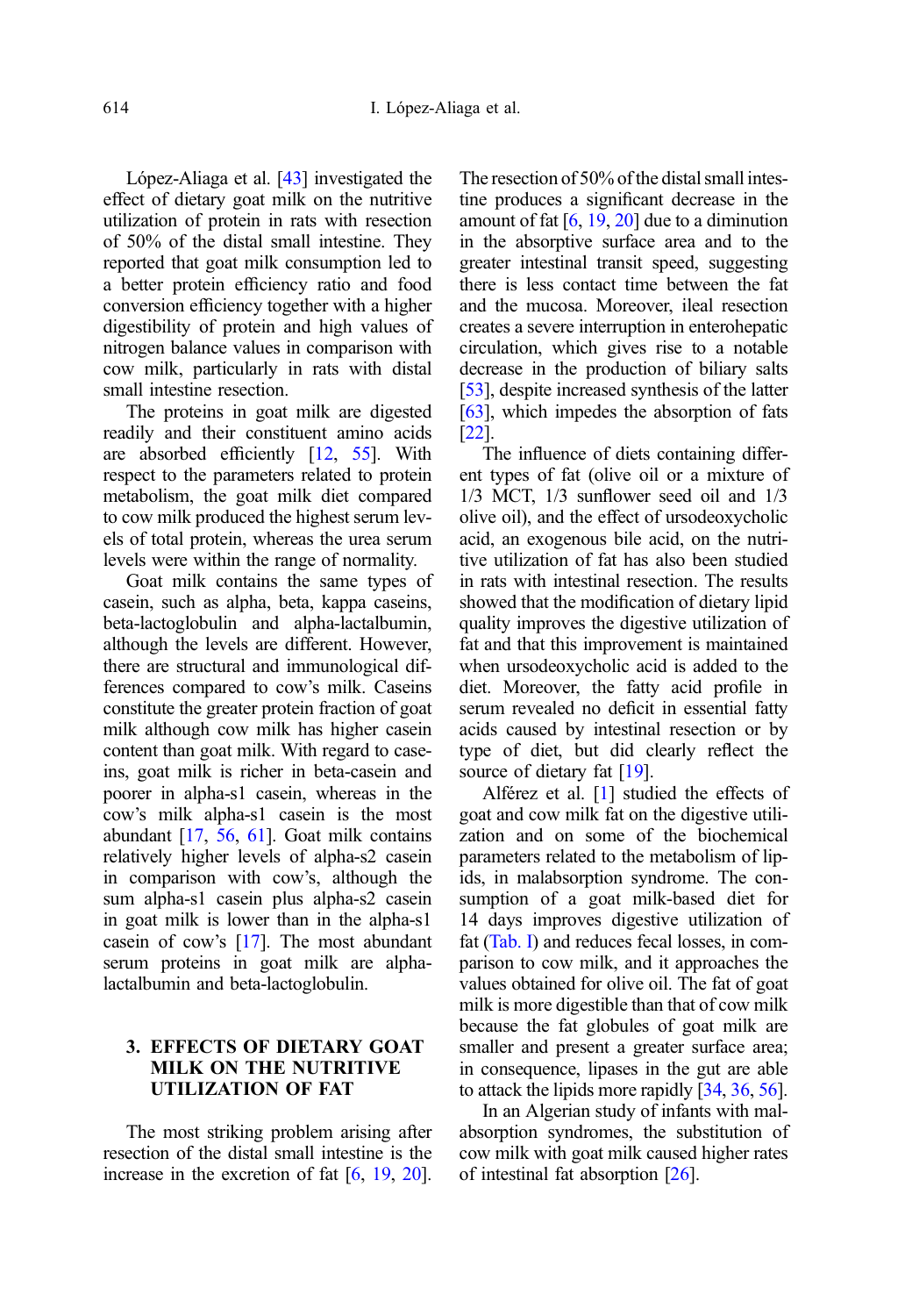|                                         | Goat milk diet     | Cow milk diet      | References         |
|-----------------------------------------|--------------------|--------------------|--------------------|
| Protein                                 |                    |                    | [43]               |
| ADC $(\% )$                             | $95.19 \pm 0.36$   | $92.44 \pm 0.20$   |                    |
| Balance $(mg \cdot day^{-1})$           | $204.86 \pm 13.33$ | $180.35 \pm 11.94$ |                    |
| Fat                                     |                    |                    | $[1]$              |
| ADC $(\% )$                             | $86.8 \pm 1.2$     | $73.2 \pm 1.2$     |                    |
| TG levels $(g \cdot L^{-1})$            | $0.81 \pm 0.021$   | $0.82 \pm 0.015$   |                    |
| Cholesterol $(g \cdot L^{-1})$          | $0.61 \pm 0.017$   | $0.75 \pm 0.016$   |                    |
| Calcium                                 |                    |                    | $\lceil 15 \rceil$ |
| ADC $(\% )$                             | $34.1 \pm 1.6$     | $25.9 \pm 1.0$     |                    |
| Balance $(mg \cdot day^{-1})$           | $28.7 \pm 1.3$     | $25.7 \pm 1.4$     |                    |
| Phosphorus                              |                    |                    | $[15]$             |
| ADC $(\% )$                             | $62.4 \pm 1.4$     | $50.6 \pm 1.6$     |                    |
| Balance $(mg \cdot day^{-1})$           | $20.0 \pm 1.8$     | $12.9 \pm 1.6$     |                    |
| <b>Magnesium</b>                        |                    |                    | [43]               |
| ADC $(\% )$                             | $70.42 \pm 2.84$   | $53.32 \pm 1.74$   |                    |
| Balance $(mg \cdot day^{-1})$           | $3.49 \pm 0.21$    | $2.98 \pm 0.35$    |                    |
| Iron                                    |                    |                    | $[5]$              |
| ADC $(\% )$                             | $16.1 \pm 1.2$     | $9.2 \pm 0.7$      |                    |
| Balance $(\mu g \cdot \text{day}^{-1})$ | $73.6 \pm 5.5$     | $47.4 \pm 3.5$     |                    |
| Copper                                  |                    |                    | $^{[5]}$           |
| ADC $(\% )$                             | $43.6 \pm 2.0$     | $21.9 \pm 1.6$     |                    |
| Balance $(\mu g.day^{-1})$              | $33.3 \pm 2.0$     | $20.8 \pm 2.4$     |                    |
| Zinc                                    |                    |                    | $[2]$              |
| ADC $(\% )$                             | $33.6 \pm 2.6$     | $14.4 \pm 0.8$     |                    |
| Balance $(\mu g \cdot day^{-1})$        | $169.4 \pm 10.4$   | $91.3 \pm 5.6$     |                    |
| Selenium                                |                    |                    | $[2]$              |
| ADC $(\% )$                             | $92.88 \pm 0.29$   | $87.38 \pm 0.58$   |                    |
| Balance $(\mu g \cdot day^{-1})$        | $1.1 \pm 0.03$     | $0.99 \pm 0.04$    |                    |

<span id="page-4-0"></span>Table I. Comparison of goat and cow milk based diet for protein, fat and mineral absorption in rats with resection of distal small intestine.

ADC: apparent digestibility coefficient, TG: triglycerides.

Moreover, a goat milk-based diet decreases the plasma triglyceride concentration, whereby a positive effect occurred on the lipid metabolism similar to that of olive oil. Goat milk also decreases plasma LDLcholesterol levels in rats. This effect is partly due to the higher levels of MCT in goat's milk (34%) than in cow milk (21%), as the presence of MCT in the diet reduces the synthesis of endogenous cholesterol and its intestinal absorption [\[23\]](#page-9-0). Furthermore, goat milk fat has a higher monounsaturated fatty acid content than does cow milk [\[28\]](#page-9-0), and these fatty acids are known to have a hypocholesterolemic effect [[37,](#page-10-0) [56\]](#page-11-0). The levels of HDL-cholesterol, glutamate oxalacetate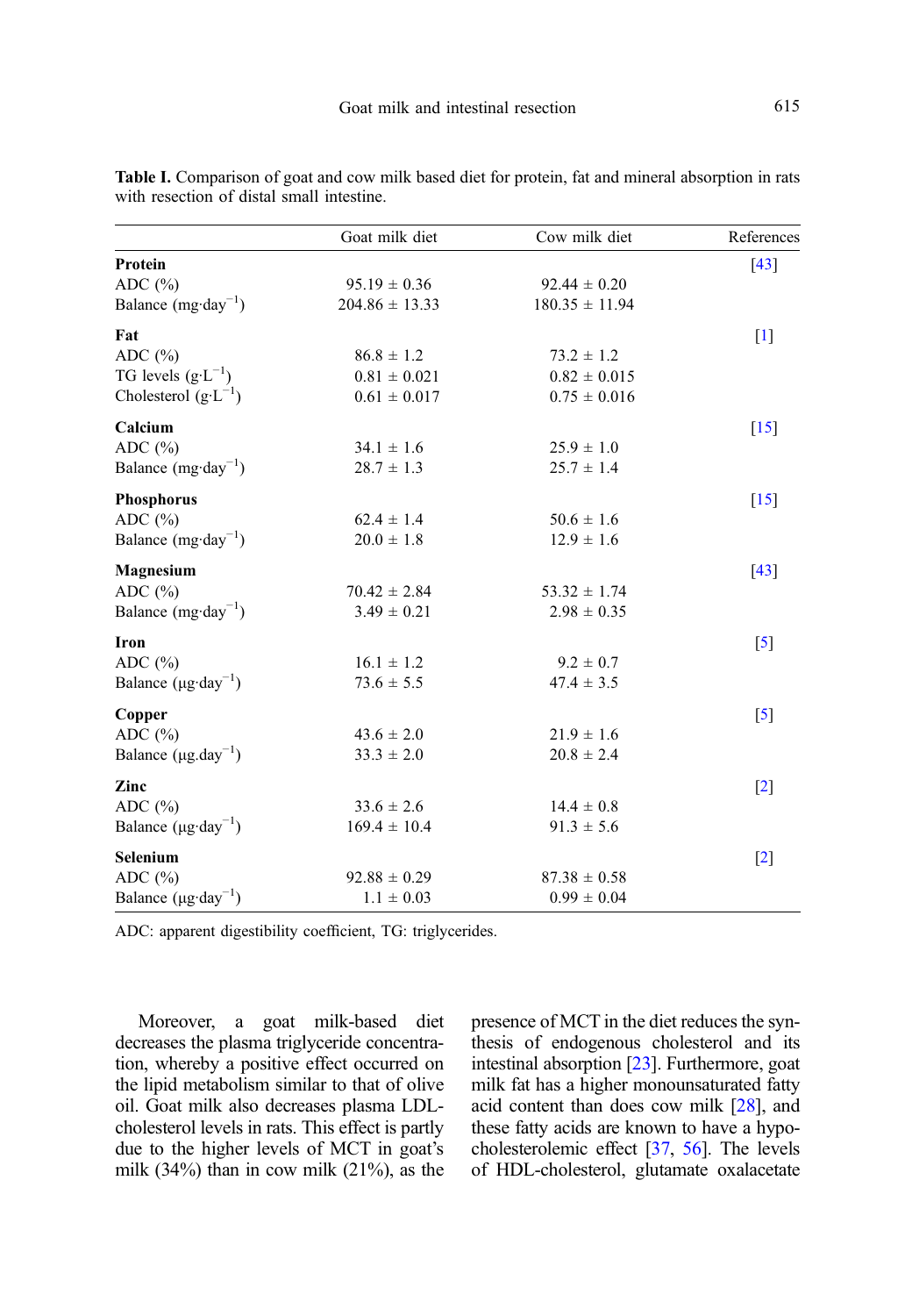transaminase and of glutamate piruvate transaminase have been found to be within the normal limits described in the bibliography for the rat [\[45](#page-10-0)].

#### 4. EFFECTS OF DIETARY GOAT MILK ON CERTAIN ASPECTS OF BILIARY PHYSIOLOGY

Studies in rats have shown that the resection of the distal small intestine modifies biliary physiology [\[24,](#page-9-0) [41\]](#page-10-0). The removal of 50% of the distal small intestine raises the novo hepatic synthesis of bile acids, while the addition of ursodeoxycholic acid decreases bile flow and the osmotic activity of bile acid in resected rats and the bile acidindependent bile flow increase.

In these studies of resected rats [\[24,](#page-9-0) [41\]](#page-10-0), there was a decrease in the biliary secretion of cholesterol and phospholipids, and the lithogenic index fell, with respect to the control group. Resected rats fed equal parts of MCT, olive oil and sunflower seed oil as the fat source for 1 or 3 months showed increases in the biliary secretion of cholesterol and phospholipids, and in the lithogenic index, in comparison with resected rats fed olive oil as the fat source. The addition of ursodeoxycholic acid to the diet led to the decoupling of bile acid and bile lipid secretion [\[41](#page-10-0)].

The influence of goat and cow milk in the diet on several aspects of biliary physiology has been studied by López-Aliaga et al. [[45\]](#page-10-0), who reported that goat milk consumption, compared with that of cow milk, increased the biliary secretion and provoked a reduction in plasma cholesterol concentration, meanwhile bile phospholipids, biliary acid concentration and the lithogenic index remained unchanged.

Moreover, consumption of this type of milk decreases the plasma concentration of triglycerides and therefore has a positive effect, similar to that of virgin olive oil, on the lipid metabolism; hence, it may be

recommended for consumption by the general consumer [[45](#page-10-0)].

## 5. EFFECTS OF THE CONSUMPTION OF GOAT MILK ON MINERAL BIOAVAILABILITY

Resection of the small intestine has important nutritional consequences for mineral homeostasis [[39\]](#page-10-0), in reducing mineral absorption and thus provoking malnutrition and nutritional deficiencies.

#### 5.1. Calcium and phosphorus

Distal resection of the small intestine provokes adverse effects on the homeostasis of calcium and phosphorus. Calcium malabsorption is common in patients who have undergone massive resection of the small intestine [\[33\]](#page-10-0). Factors contributing to the decrease in calcium absorption in these patients include the malabsorption of dietary vitamin D and 25-hydroxyvitamin D as a result of the interruption of enterohepatic circulation and an increase in fat excretion. When 50% of the distal small intestine is removed in rats, the resulting impairment in calcium absorption becomes a serious nutritional problem [\[14](#page-9-0), [16\]](#page-9-0).

Other studies by Barrionuevo et al. [[8](#page-9-0)] have demonstrated that the loss of the ileum and part of the jejunum impairs the nutritive utilization of phosphorus. The resultant defect in fat absorption is accompanied by a reduced digestive utilization of vitamin D and a decline in bile acid absorption, causing a greater loss of endogenously synthesized vitamin D [\[18\]](#page-9-0) and hence insufficient calcium and phosphorus absorption.

One of the main reasons why milk is considered a food of exceptional quality is due to the minerals it provides, and especially of calcium and phosphorus in optimum proportions for absorption (Ca:P 1.0:1.5). As remarked by Moreno [\[52](#page-11-0)],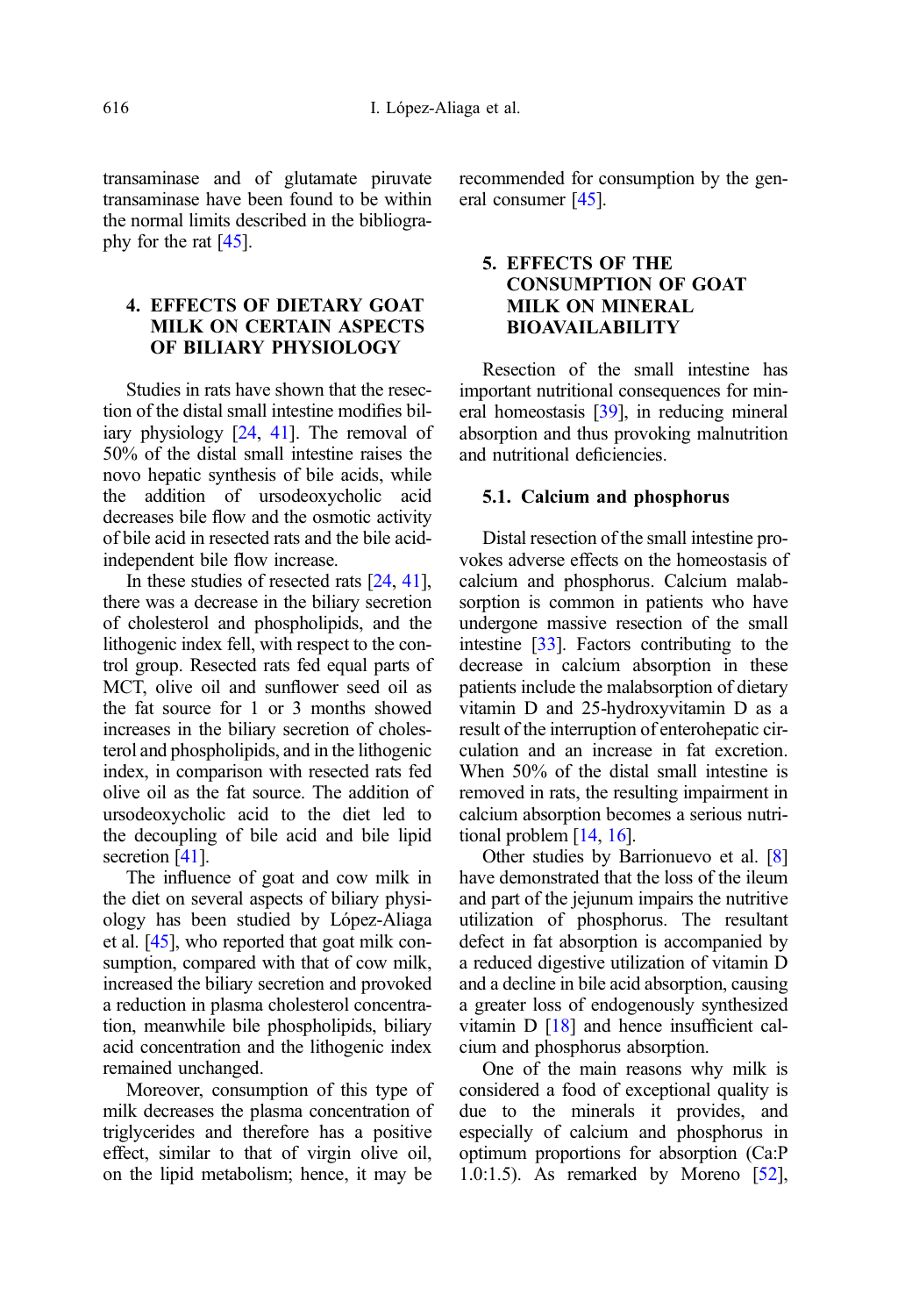the consumption of a suitable quantity of Ca, in proportion to that of P, would be difficult without the inclusion in the diet of a considerable amount of milk or milk-based products. Moreover, goat milk has a high proportion of MCT [[27](#page-9-0), [36](#page-10-0), [56\]](#page-11-0), a factor that is important in the nutritive utilization of calcium and phosphorus [\[3](#page-8-0), [44\]](#page-10-0).

López-Aliaga et al. [[42](#page-10-0)] found that the digestive utilization of calcium and the calcium content in the femur, sternum and the longissimus dorsi muscle is greater in control rats fed a goat milk-based diet than among rats given a cow milk diet, and concluded that goat milk has a beneficial effect on the metabolism of calcium, a fact that is of great importance in the metabolic function within the bones.

Taking these considerations into account, Campos et al. [\[15\]](#page-9-0) evaluated the effects of a goat milk-based diet, in comparison with cow milk counterpart, on the nutritive utilization of calcium and phosphorus in rats with resection of 50% of the distal small intestine. This study showed that the apparent digestibility coefficient of calcium and phosphorus is higher among rats given goat milk, despite the fact that the absorptive surface was reduced by 50% [\(Tab. I\)](#page-4-0). Serum calcium and phosphorus levels and ionic calcium were higher with the goat milk, whereas the parathyroid hormone levels were lower. Calcium content in the preferential target organs (femur, sternum and the longissimus dorsi muscle) was higher in the rats given the goat milk diet. The goat milk diet had a positive effect on the deposit of phosphorus in the organs where the high consumption of ATP requires its presence (i.e. the muscle, brain, kidney and spleen); these effects were observed even after 50% of the small intestine had been removed.

#### 5.2. Magnesium

A previous study by López-Aliaga et al. [[46](#page-10-0)] showed that intestinal resection (50%) of the distal small intestine) reduced the digestive utilization of magnesium as reflected in the mineral content of bone; however, the digestive and metabolic utilization of magnesium were observed to recover by 3 months post-surgery.

The effect of the type of dietary fat and cholecalciferol on magnesium absorption in rats with resection of 50% of the distal small intestine was studied by Lisbona et al. [[40](#page-10-0)], who found that the capacity of magnesium absorption in the proximal colon increases markedly in rats with resection of 50% of the distal small intestine fed a diet supplemented with cholecalciferol and mixtures of equal parts of MCT, sunflower oil and olive oil as the source of dietary fat. These results reflect the clinical significance of the diet supplied in mitigating micronutrient malabsorption syndromes.

López-Aliaga et al. [\[43](#page-10-0)] reported that the magnesium apparent digestibility coefficient was greater when goat milk was included in the diet of rats with resection of the distal small intestine, this effect being reflected in the greater quantity of this mineral stored in bone (femur and sternum). With respect to the levels of magnesium in the blood, the animals given the goat milk diet presented a higher quantity of magnesium in the erythrocytes, due to its greater digestive utilization.

#### 5.3. Iron and copper

After resection of 50% of the distal small intestine, there is a reduction in the digestive use of iron  $(40\%)$  and copper  $(16\%)$  [\[5](#page-8-0)]. The effect of dietary supplementation with ascorbic acid or cholecalciferol on iron utilization was studied by Hartiti et al. [\[30](#page-10-0)], using the metabolic balance technique in rats with intestinal resection. The addition of ascorbic acid or cholecalciferol to the diet increased the digestive utilization and retention of iron in both transected and resected rats and reduced the concentration of iron in muscle.

The influence of goat and cow milk on the nutritive utilization of iron was studied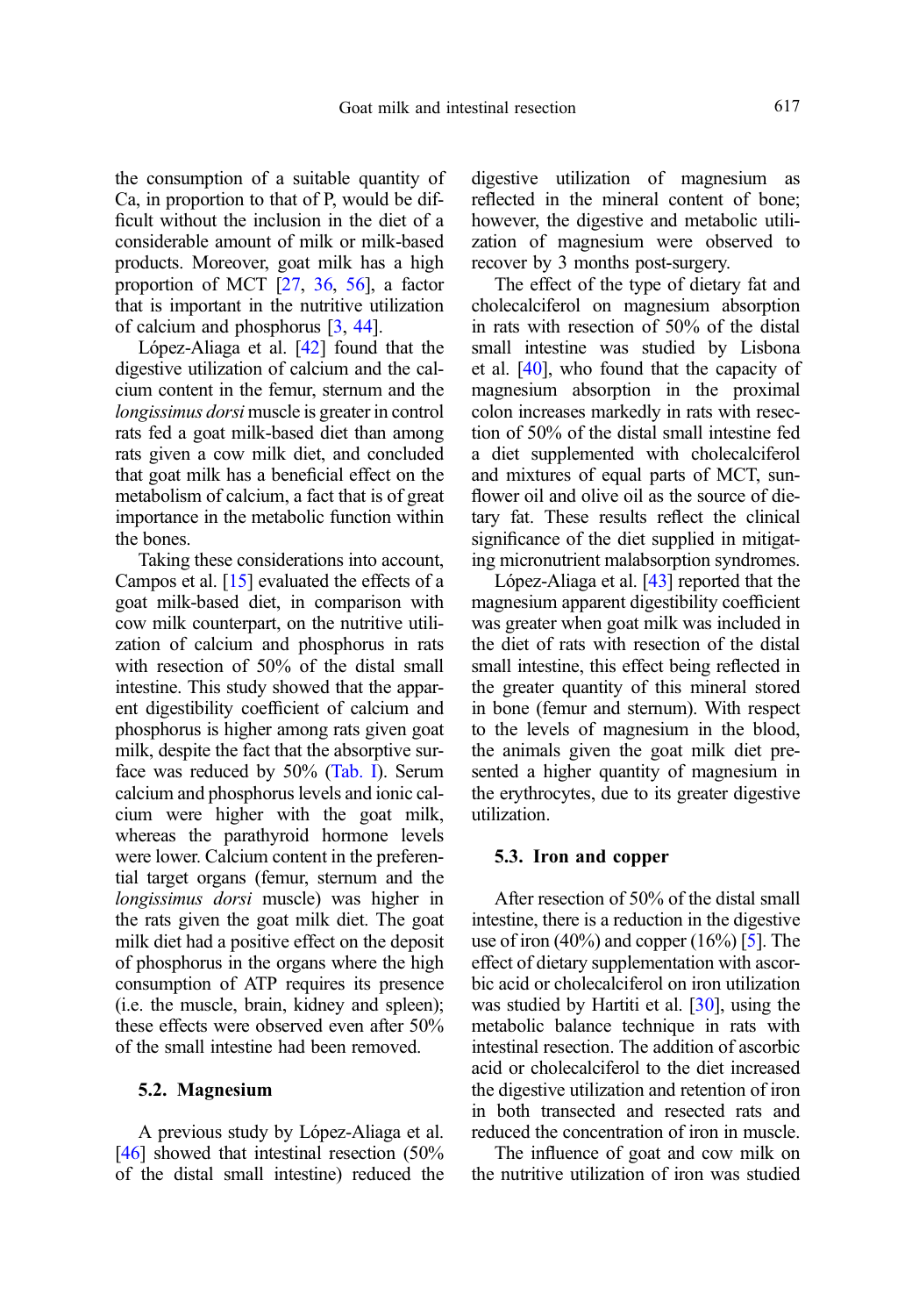by López-Aliaga et al. [[42](#page-10-0)]. The apparent digestibility coefficient, balance and iron content in the reserve organs (liver and sternum) were found to be greater in control rats fed the goat milk-based diet in comparison with the cow milk diet. The conclusion drawn from these experiments is that goat milk has a beneficial effect on the metabolism of calcium and iron, which minimizes any interaction between the two minerals.

Park et al. [[57](#page-11-0)] investigated bioavailabilities of iron from dehydrated whole and skim goat milk in iron-deficient rats. Hemoglobin regeneration efficiency was higher for group fed whole goat milk than for that fed skim goat milk, and higher for goat than for cow milk and concluded that iron bioavailability of goat milk is superior to cow milk when fed to anemic rats.

Barrionuevo et al. [\[5\]](#page-8-0) reported that the resected animals fed with a goat milk-based diet presented a higher level of iron digestibility and balance than those given a cow milk-based diet. In animals with resection of the distal small intestine, iron content in the liver (the preferential reserve organ for iron in the form of ferritin), spleen (and organ that contains a lower proportion of iron, in the form of hemosiderin) and sternum (a notable erythropoietic organ) is higher with the goat milk diet than with the cow milk diet.

The effects of the dietary inclusion of freeze-dried goat and cow milk on the bioavailability of copper were studied in control rats [\[10\]](#page-9-0) and in rats with malabsorption syndrome [\[5](#page-8-0)]. The apparent digestibility coefficient and balance of copper were higher in both the control and the resected animals given the goat milk than among those given cow milk. The copper content in the kidney and in the femur was greater when the animals consumed the goat milk-based diet. This study shows that kidney is the organ that best reflects events at the digestive and metabolic levels concerning copper metabolism.

#### 5.4. Zinc and selenium

Alterations in zinc absorption mechanisms after intestinal resection in rats have been described by several authors [\[4,](#page-8-0) [62](#page-11-0)]. Hartiti et al. [\[31\]](#page-10-0) showed a significant decrease in the digestive and metabolic utilization of zinc at one month after distal small resection. When the diet was supplemented with cholecalciferol, the nutritive utilization of zinc increased. This positive effect was attributed to an increase in the concentration of zinc-binding protein in the small intestine of the rat. The addition of ascorbic acid also enhanced the nutritive utilization of zinc, although to a lesser degree than did cholecalciferol.

In order to determine the post-absorptive effect of intestinal resection, Hartiti et al. [[31](#page-10-0)] measured the distribution of zinc in the organism and observed that, despite the marked decline in the nutritive utilization of zinc, the distribution of the element in the organism was not altered by resection. Zinc content in the liver, femur, sternum, testes and longissimus dorsi muscle was not influenced by resection, remaining within physiological limits.

Alférez et al. [\[2\]](#page-8-0) studied the effects of the dietary inclusion of freeze-dried goat and cow milk on the bioavailability of zinc and selenium in transected and resected rats, and concluded that the consumption of the goat milk diet produced a greater bioavailability of zinc and selenium and a greater deposit of zinc in key organs, with respect to the cow milk diet. The bioavailability of zinc and selenium in goat milk is higher than in cow milk, due to the greater amount of vitamins C and D  $[34, 60]$  $[34, 60]$  $[34, 60]$  $[34, 60]$  $[34, 60]$ . According to Hartiti et al. [\[31\]](#page-10-0), this could contribute to the greater digestive utilization of zinc in animals fed a goat milk diet. Furthermore, goat milk is richer in cysteine, an amino acid active in the absorption and metabolism of zinc and selenium. Moreover, medium-chain fatty acids, which are absorbed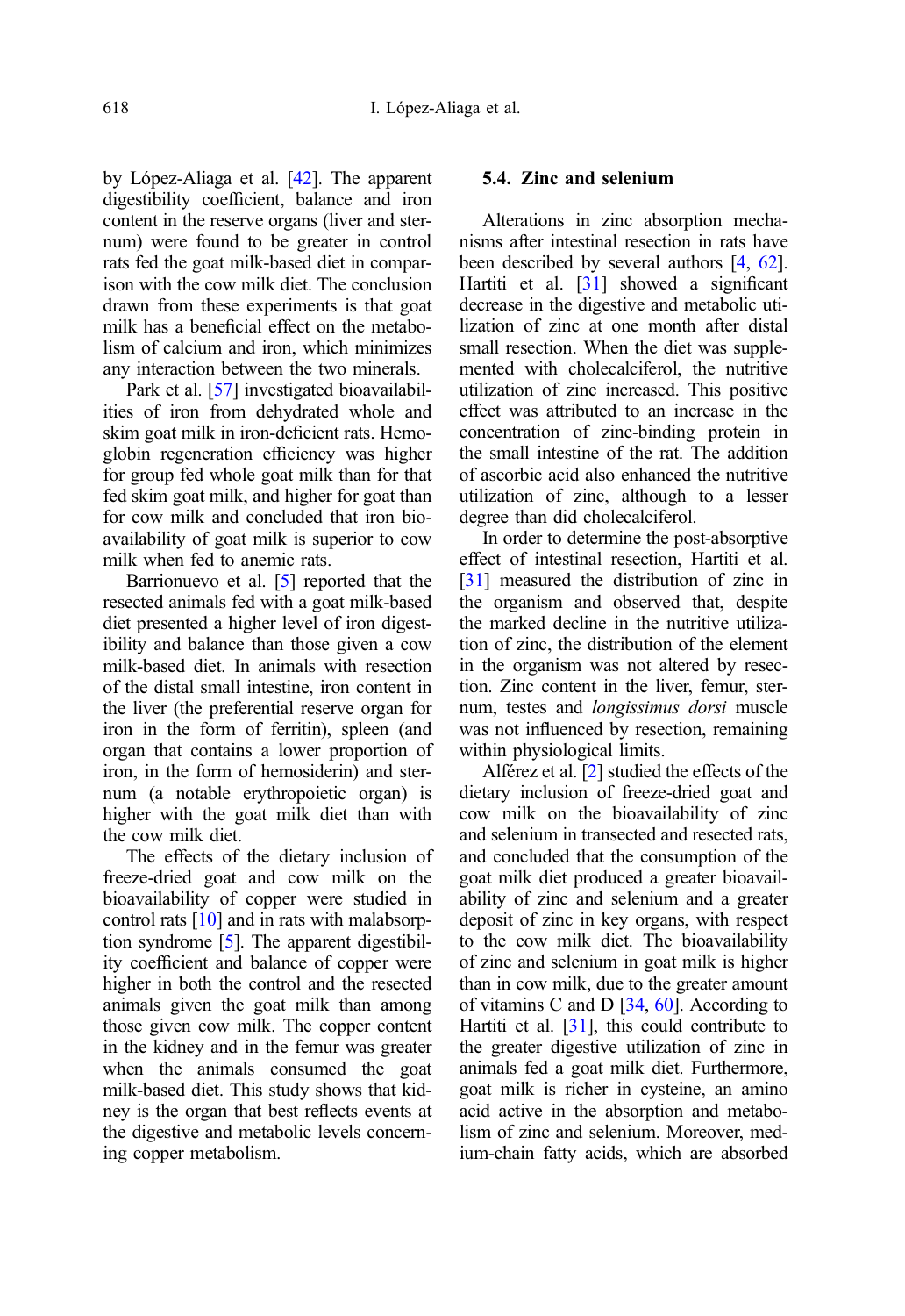<span id="page-8-0"></span>within the intestinal cells without re-esterification and which directly enter the portal circulation, would probably favor intestinal adaptation, owing to the increased quantity of other nutrients transported through the basolateral membrane of the enterocyte. Therefore, energy retention was favored in a direct way by the high content of MCT in goat milk, besides this beneficial effect on metabolism could be a consequence of the greater absorption of other micronutrients such as zinc and selenium.

#### 6. VITAMINS IN GOAT MILK

Goat milk is also a good source of vitamins such as A, D, E, thiamine, riboflavin and niacin. Goat's milk has low levels of folate [\[11,](#page-9-0) [36](#page-10-0), [56](#page-11-0), [58\]](#page-11-0). Several authors  $[36, 56, 58, 65]$  $[36, 56, 58, 65]$  $[36, 56, 58, 65]$  $[36, 56, 58, 65]$  $[36, 56, 58, 65]$  $[36, 56, 58, 65]$  $[36, 56, 58, 65]$  $[36, 56, 58, 65]$  $[36, 56, 58, 65]$  reported that goat milk is lower in vitamin  $B_{12}$ , vitamin A, vitamin C and vitamin D than cow's milk. In contrast McCance and Widdowson [\[59\]](#page-11-0) report equal amounts of vitamin C in both goat and cow milk and lower amounts of vitamins A and D in goat milk.

#### 7. CONCLUSIONS

In conclusion, the dietary inclusion of goat milk for the intestinal resected animals improves the nutritional utilization of protein with a higher protein efficiency ratio, protein digestibility, nitrogen balance and food conversion ratio. Likewise, it has a positive effect on the lipid metabolism by reducing fat fecal losses and causing a decrease in plasma triglyceride and LDLcholesterol concentrations. Moreover, goat milk consumption leads to a higher nutritional utilization of minerals, such as Ca, P, Mg, Fe, Cu and Zn. This suggests that goat milk could be an excellent food in cases of malabsorption syndrome in order to overcome or palliate, at least in part,

the negative effects of intestinal resection on the nutritive utilization of macro- and micronutrients in humans as in rodent experimental animals.

Goat milk therefore can be used as a good alternative to cow milk, and its inclusion in the habitual diet could be highly beneficial to humans afflicted with malabsorption syndrome due to surgery.

Acknowledgment: Thanks go to Dr. George Haenlein for the dedication and for the interest in publishing this paper.

#### **REFERENCES**

- [1] Alférez M.J.M., Barrionuevo M., López-Aliaga I., Sanz-Sampelayo M.R., Lisbona F., Campos M.S., The digestive utilization of goat and cow milk fat in malabsorption syndrome, J. Dairy Res. 68 (2001) 451–461.
- [2] Alférez M.J.M., López-Aliaga I., Barrionuevo M., Campos M.S., Effect of dietary inclusion of goat milk on the bioavailability of zinc and selenium in rats, J. Dairy Res. 70 (2003) 181–187.
- [3] Alférez M.J.M., López-Aliaga I., Barrionuevo M., Lisbona F., Hartiti S., Pallarés I., Campos M.S., Calcium absorption in rats with distal intestinal resection: influence of type of dietary fat, cholecalciferol and nature of the adaptative response, Int. J. Vitam. Nutr. Res. 66 (1996) 59–65.
- [4] Antonson D.L., Vanderhoof J.A., Zinc absorption following massive small-bowel resection in the rat, Dig. Dis. Sci. 27 (1982) 789–793.
- [5] Barrionuevo M., Alférez M.J.M., López-Aliaga I., Sanz Sampelayo M.R., Campos M.S., Beneficial effect of goat milk on nutritive utilization of iron and copper in malabsorption syndrome, J. Dairy Sci. 85 (2002) 657–664.
- [6] Barrionuevo M., Campos M.S., Intestinal resections in rat. Influence of lipid absorption, J. Physiol. Biochem. 157 (1980) 187–190.
- [7] Barrionuevo M., Campos M.S., Gómez-Travecedo M.T., Sanz Rus A., Compensatory capacity of remaining intestine in rats with intestinal resection: nutritive utilization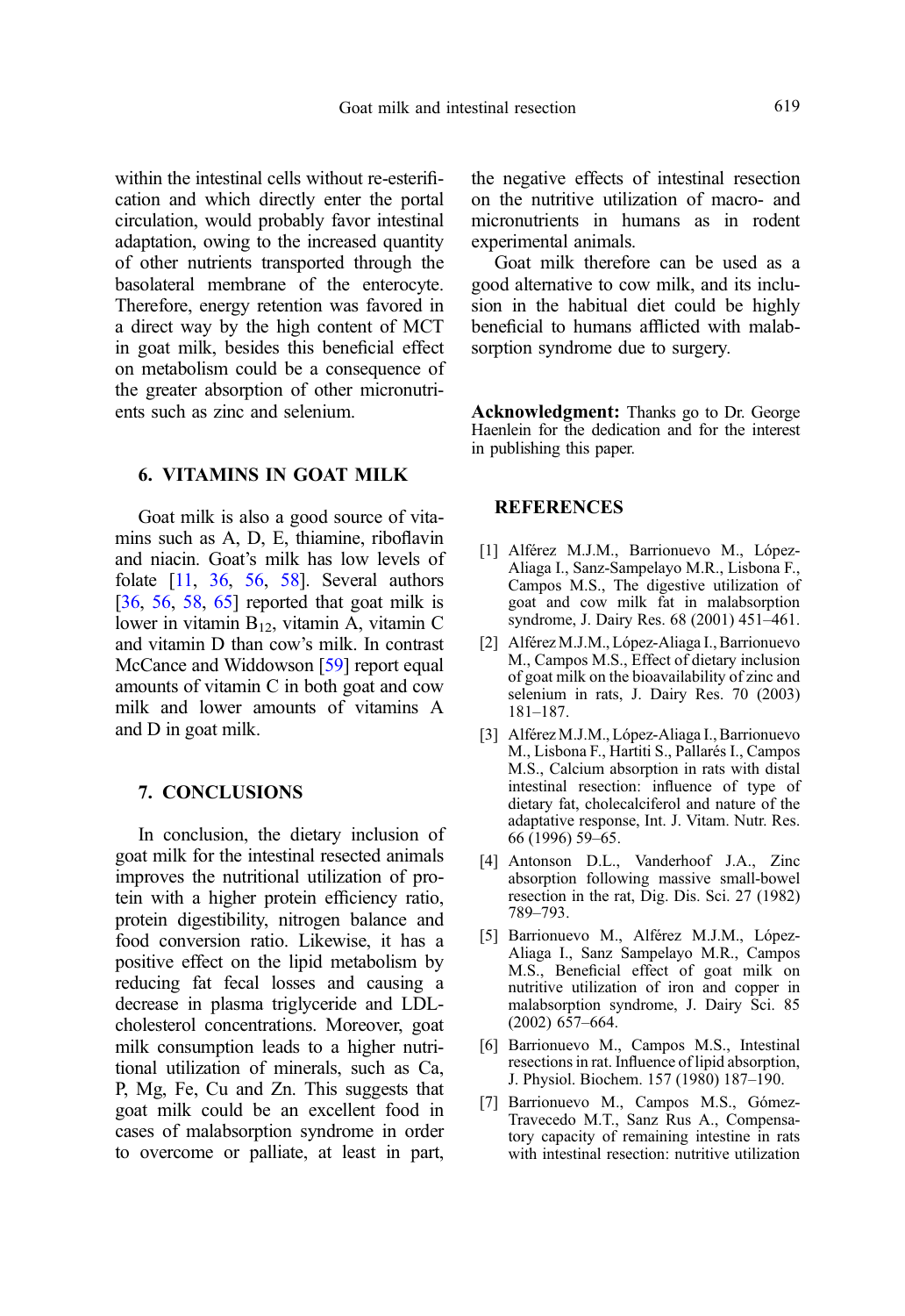<span id="page-9-0"></span>of protein and fat, Ars Pharm. 26 (1985) 73–80.

- [8] Barrionuevo M., Campos M.S., López-Aliaga I., Coves F., Lisbona F., Nutritive utilization of phosphorus in the rat: influence of intestinal resection and dietary medium chain triglycerides and vitamin  $D_3$ , Int. J. Vitam. Nutr. Res. 59 (1989) 255–261.
- [9] Barrionuevo M., Campos M.S., Urbano G., Varela G., Intestinal resections in rats. Influence on protein absorption, Rev. Esp. Fisiol. 36 (1980) 119–122.
- [10] Barrionuevo M., López-Aliaga I., Alférez M.J.M., Mesa E., Nestares T., Campos M.S., Beneficial effect of goat milk on bioavailability of copper, zinc and selenium in rats, J. Physiol. Biochem. 59 (2003) 111–118.
- [11] Becroft D.M.O., Holland J.T., Goat's milk and megaloblastic anaemia of infancy, N. Z. Med. J. 65 (1996) 303–307.
- [12] Boulanger A., Grosclaude F., Mahé M.F., Polymorphism of caprine (Capra hircus) alpha-s-1 and alpha-s-2 caseins, Genet. Sel. Evol. 16 (1984) 157–175.
- [13] Boza J., Sanz-Sampelayo M.R., Nutritional aspect of goat milk, Ann. Acad. Cienc. Vet. Andal. Orient. 10 (1997) 109–139.
- [14] Campos M.S., Gómez-Travecedo M.T., Barrionuevo M., Mañas M., López-Aliaga I., Intestinal resection and calcium metabolism. Influence of  $1,25$  dihydroxy  $D_3$ , Med. Sci. Res. 15 (1987) 419–420.
- [15] Campos M.S., López-Aliaga I., Alférez M.J.M., Nestares T., Barrionuevo M., Effects of goats' or cows' milks on nutritive utilization of calcium and phosphorus in rats with intestinal resection, Br. J. Nutr. 90 (2003) 61–67.
- [16] Campos M.S., López-Aliaga I., Barrionuevo M., Lisbona F., Coves F., Nutritive utilization of calcium in rats. Effects of dietary fat components and vitamin  $D_3$  on intestinal resected rats, J. Nutr. Sci. Vitaminol. 35 (1989) 511–521.
- [17] Chandan R.C., Attaie R., Sahani K.M., Nutritional aspects of goat's milk and its products, in: Proceedings of 5th International Conference on Goats, New Delhi, India, vol. 2, part 2, 1992, pp. 399–420.
- [18] Compston J.E., Merret A.L., Ledger J.E., Creamer B., Faecal tritium excretion after intravenous administration of 3H–25-hydroxyvitamin D3 in control subjects and in patients with malabsorption, Gut 23 (1982) 310–315.
- [19] Coves F., Lisbona F., Campos M.S., López-Aliaga I., Barrionuevo M., Influence of intestinal resection, type of dietary fat and time on the digestive and metabolic utilization of fat in rats, Biomed. Biochim. Acta 50 (1991) 285–292.
- [20] Coves F., López-Aliaga I., Campos M.S., Lisbona F., Barrionuevo M., Influencia de la resección intestinal y de la calidad lipídica de la dieta sobre la utilización nutritiva de la grasa, Rev. Esp. Enf. Dig. 79 (1991) 9–14.
- [21] Devine R.M., Nelly K.A., Surgical therapy of the short bowel syndrome, Gastroenterol. Clin. North Am. 18 (1989) 603–618.
- [22] Erlinger S., Physiology of bile secretion and enterohepatic circulation, in: Jonson L.R. (Ed.), Physiology of the Gastrointestinal Tract, Raven, New York, USA, 1987, pp. 1557–1580.
- [23] García Unciti M.S., Therapeutic utility of medium chain triglycerides (MCT). Cetogenic diets in infant epilepsy, Nutr. Clin. 16 (1996) 7–35.
- [24] Gómez-Ayala A.E., Lisbona F., López-Aliaga I., Barrionuevo M., Pallarés I., Alférez M.J.M., Hartiti S., Campos M.S., Effects of intestinal resection, type of dietary fat and time on biliary lipid secretion in rats, Exp. Physiol. 79 (1994) 25–33.
- [25] Grey V.L., Morin C.L., Evidence for a growth-stimulating fraction in the rat proximal intestine after small bowel resection, Gastroenterology 89 (1985) 1305–1312.
- [26] Hachelaf W., Boulchrelda M., Benbouabdellah M., Coquin P., Desjeux J.F., Boudraa G., Touhami M., Digestibilité des graisses du lait de chèvre chez des enfants présentant une malnutrition d'origine digestive. Comparaison avec le lait de vache, Lait 73 (1993) 593–599.
- [27] Haenlein G.F.W., Nutritional value of dairy products of ewe and goat milk, in: Production and utilization of ewe and goat milk, Proceedings of the IDF/Greek National Committee of IDF, CIRVAL Seminar, Crete, Greece, 19–21 October 1995, IDF Special Issue 9603, Int. Dairy Fed., Brussels, Belgium, 1996, pp. 159–178.
- [28] Haenlein G.F.W., Past, present and future perspectives of small ruminant dairy research, J. Dairy Sci. 84 (2001) 2097–2115.
- [29] Haenlein G.F.W., Goat milk in human nutrition, Small Rumin. Res. 51 (2004) 155–163.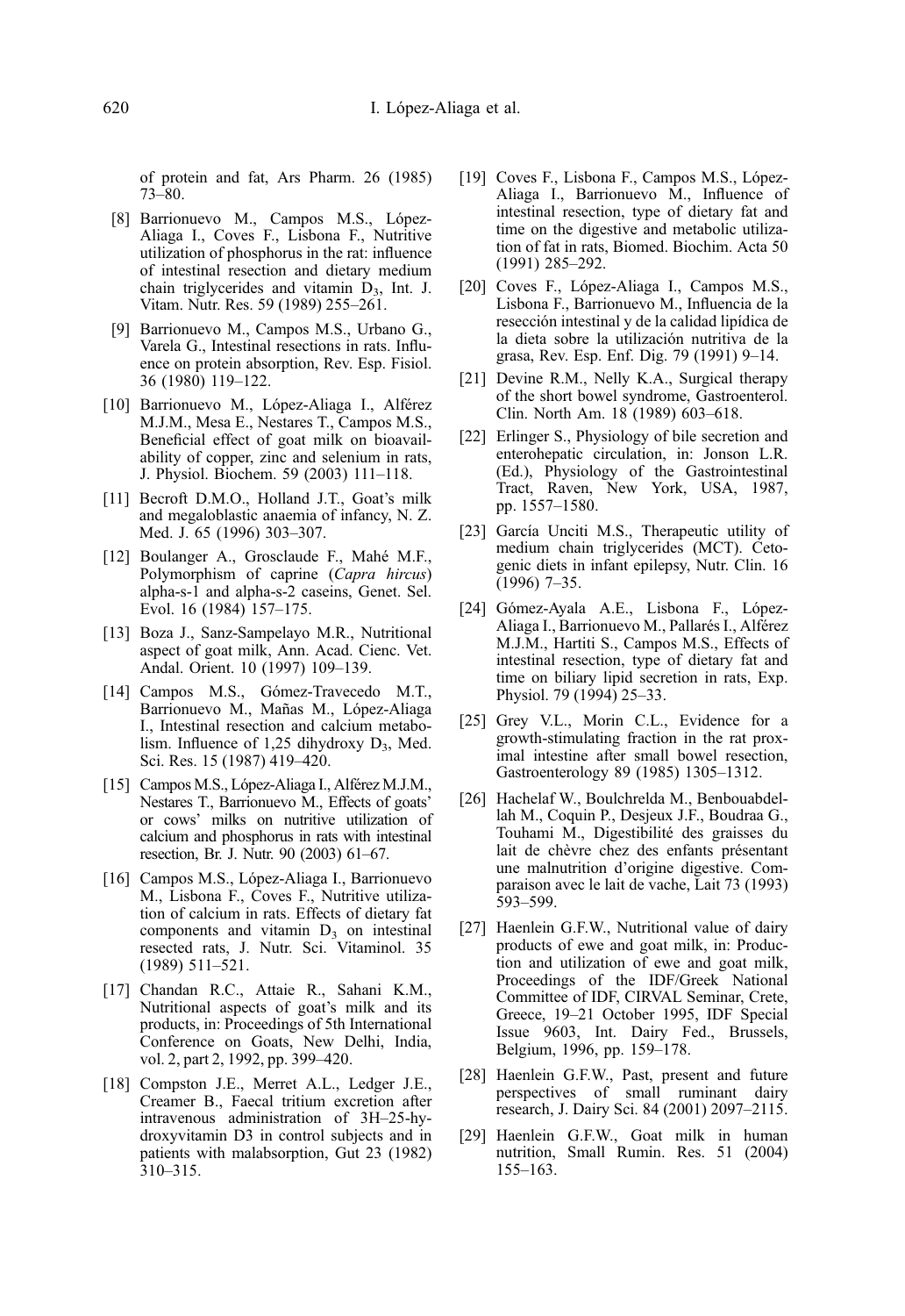- <span id="page-10-0"></span>[30] Hartiti S., Barrionuevo M., López-Aliaga I., Lisbona F., Alférez M.J.M., Pallarés I., Gómez-Ayala A.E., Campos M.S., Effects of intestinal resection, cholecalciferol and ascorbic acid on iron metabolism in rats, Br. J. Nutr. 73 (1995) 871–880.
- [31] Hartiti S., López-Aliaga I., Barrionuevo M., Lisbona F., Pallarés I., Alférez M.J.M., Gómez-Ayala A.E., Campos M.S., Zinc metabolism in rats: effects of intestinal resection, cholecalciferol and ascorbic acid, Nutr. Res. 14 (1994) 1523–1534.
- [32] Hazel C., McCulloch C., Bjerknes M., Effects of 30% intestinal resection on whole population cell kinetics of mouse intestinal epithelium, Anat. Rec. 215 (1986) 35–41.
- [33] Hylander E., Ladefoged K., Jarnum S., The importance of the colon in calcium absorption following small-intestinal resection, Scand. J. Gastroenterol. 15 (1980) 55–60.
- [34] Jandal J.M., Comparative aspects of goat and sheep milk, Small Rumin. Res. 22 (1996) 177–185.
- [35] Jauber O., Kalantzopoulos O., Quality of goat milk for cheese and other products, in: Proceedings of the 6th International Conference on Goats, vol. 1, International Academic Publishers, Beijing, China, 1996, pp. 274–284.
- [36] Jenness R., Composition and characteristics of goat's milk, J. Dairy Sci. 63 (1990) 1605–1630.
- [37] Kris-Etherton P.M., Yu S., Individual fatty acid effects on plasma lipids and lipoproteins: human studies, Am. J. Clin. Nutr. 65 (1997) 124–131.
- [38] Kwan W.C., Quamne C.A., Freeman H.J., Sodium dependent D-glucose transport in brush-border membrane vesicles following massive distal small bowel resection in the rat, Gastroenterology 92 (1987) 1987–1993.
- [39] Ladefoged K., Nicolaidou P., Jartum S., Calcium, phosphorus, magnesium, zinc, and nitrogen balance in patients with severe short bowel syndrome, Am. J. Clin. Nutr. 33 (1980) 2137–2144.
- [40] Lisbona F., Alférez M.J.M., Barrionuevo M., López-Aliaga I., Pallarés I., Hartiti S., Campos M.S., Effect of type of dietary fat and vitamin  $D_3$  on magnesium absorption in rats with intestinal resection, Int. J. Vitam. Nutr. Res. 64 (1994) 135–143.
- [41] Lisbona F., Campos M.S., Coves F., García J.A., Barrionuevo M., López-Aliaga I.,

Influence of ileal resection, type of diet and ursodeoxycholic acid on biliary secretion in rats, Exp. Physiol. 76 (1991) 567–572.

- [42] López-Aliaga I., Alférez M.J.M., Barrionuevo M., Lisbona F., Campos M.S., Influence of goat and cow milk on the digestive and metabolic utilization of calcium and iron, J. Physiol. Biochem. 56 (2000) 201–208.
- [43] López-Aliaga I., Alférez M.J.M., Barrionuevo M., Nestares T., Sanz-Sampelayo M.R., Campos M.S., Study on nutritive utilization of protein and magnesium in rats with resection of the distal small intestine. Beneficial effect of goat milk, J. Dairy Sci. 86 (2003) 2958– 2966.
- [44] López-Aliaga I., Alférez M.J.M., Lisbona F., Barrionuevo M., Hartiti S., Gómez-Ayala A.E., Campos M.S., Influence of vitamin  $D_3$ and type of dietary fat on phosphorus absorption in rats with intestinal resection, Nutr. Res. 14 (1994) 47–57.
- [45] López-Aliaga I., Alférez M.J.M., Nestares T., Ros P.B., Barrionuevo M., Campos M.S., Goat milk feeding causes an increase in biliary secretion of cholesterol and a decrease in plasma cholesterol levels in rats, J. Dairy Sci. 88 (2005) 1024–1030.
- [46] López-Aliaga I., Barrionuevo M., Campos M.S., Coves F., Lisbona F., Influence of intestinal resection and type of diet on digestive utilization and metabolism of magnesium in rats, Int. J. Vitam. Nutr. Res. 61 (1991) 61–66.
- [47] López-Aliaga I., Campos M.S., Barrionuevo M., Coves F., Lisbona F., Influence of dietary fat on nutritive utilization of protein in intestinally resected rats, Nahrung 35 (1991) 285–292.
- [48] López-Aliaga I., Campos M.S., Barrionuevo M., Lisbona F., Coves F., Influence of medium chain triglycerides and vitamin D on digestive and metabolic utilization of protein in rats with intestinal resection, Nahrung 34 (1990) 181–188.
- [49] Matsuo T., Takeuchi H., Effects of structural medium- and long-chain triglycerides in diets with various levels of fat on body fat accumulation in rats, Br. J. Nutr. 91 (2004) 219–225.
- [50] McCullough F.S.W., Nutritional interest of goat's milk. Present information and future prospects, in: International Symposium on the future of the sheep and goat dairy sectors,2004, Zaragoza,Spain,CIHEAM-IAMZ, 2004 (CD-ROM).